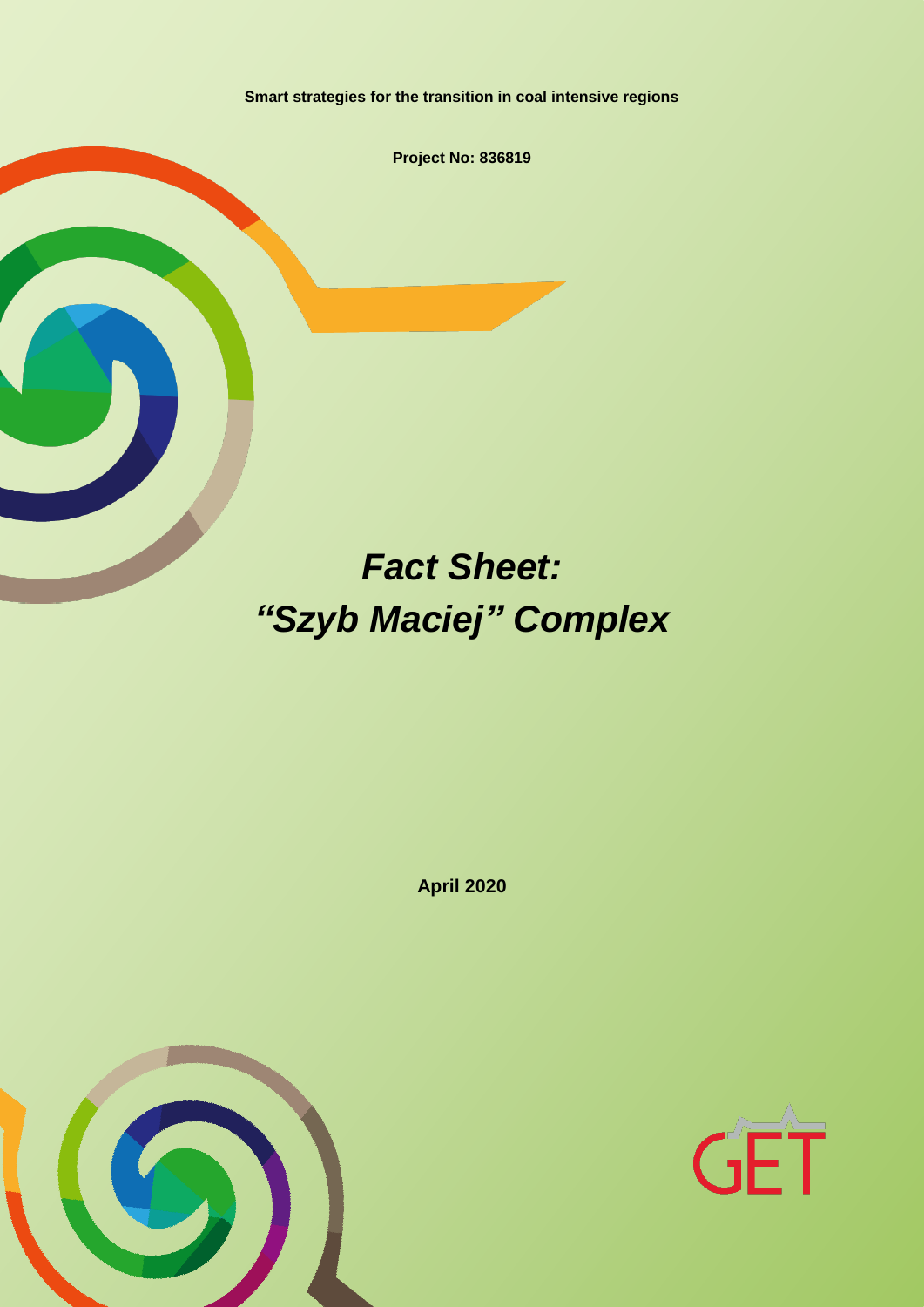

#### **Description**

"Szyb Maciej" today is a historic facility of the former "Concordia" mine, located in Zabrze-Maciejów. It has been undergoing transformation since the 1990s, already as part of the heritage of hard coal mining in Zabrze and Silesia. The former building of the pit head houses an elegant restaurant in the industrial style, a "high voltage" bistro, and a visitors centre. On the topmost level of the pit head, where once there was the main mining level, a banquet hall has been arranged. The adjacent wood yard is a place where a railway overpass once linking the mine to Gliwice and Bytom is situated. The complex is disabled-accessible, it has car parks and convenient access roads from the A1 motorway and the DK88 national road.

The "Szyb Maciej" complex, erected in the early 20<sup>th</sup> century, constituted a group of buildings and structures with a shaft and overground infrastructure intended for extraction of hard coal deposits in the western part of the mining area of the "Concordia" mine. Hard coal extraction in the vicinity of the "Maciej" shaft ended in 1978, and in 1992 the "Pstrowski" mine, which the "Concordia" mine was part of, decided to liquidate the underground and overground structures of the "Maciej" shaft completely. In this situation, the "Pstrowski" mine accepted a project submitted by Przedsiębiorstwo Górnicze Demex sp. z o.o. and agreed to withdraw from the shaft liquidation, to have it transformed into a water intake, and to resell the entire complex to the Company.

During the mine closure, Przedsiębiorstwo Górnicze DEMEX Sp. z o.o. developed a project to transform the shaft into a water intake. The proposed project envisaged the liquidation of the lower section of the shaft, and in the upper part of the shaft a device for shaft water intake fed from the Triassic origin crossing the shaft at a depth of about 70 - 80m. In 1993 the project was carried out and since then the water intake has been operating as originally intended.

The shaft has two deep-well pumps draining water to the nearby Water Station, from where it is passed on to the recipients after filtering through gravel filters. The water from the intake is medium-mineralized calcium-magnesium water with excellent taste properties and a constant temperature of approx. 8-9°C.



Fig. 1. "Szyb Maciej" after revitalization (source of photo: https://metropolia.slaskie.travel/)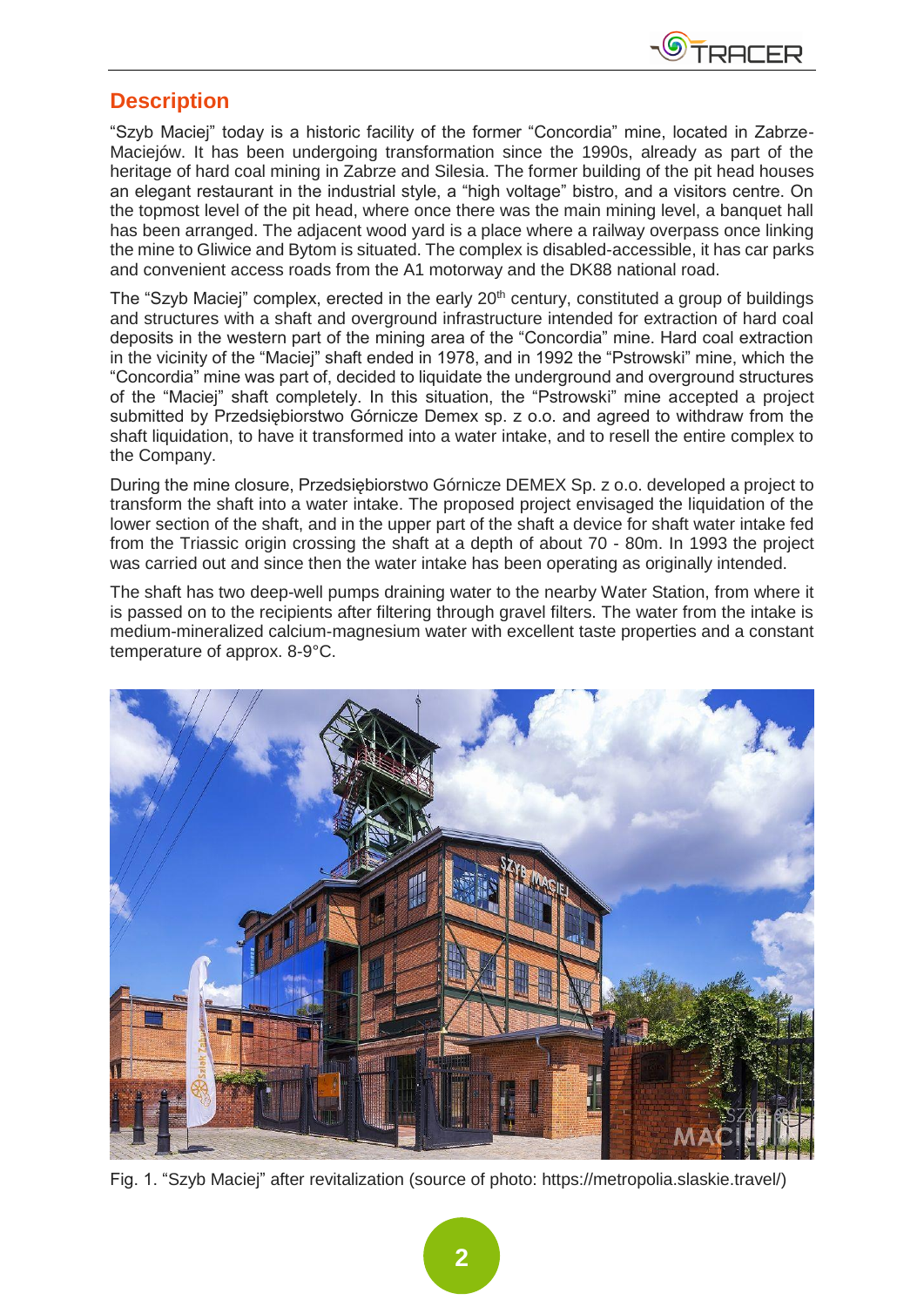

Fig. 2. Design of "Szyb Maciej" complex: 1. Shaft tower – signalman's station; 2. Level 9.60; 3. "Szyb Maciej" Restaurant; 4. "Szyb Maciej" Bistro; 5. Visitors' centre; 6. Engine room; 7. Switch room; 8. Steam engine; 9. Water station; 10. Ventilation duct – water intake; 11. Stage by the overpass; 12. Square by the overpass; 13. Barometer; 14. Water power engine; 15. Steel zoo; 16. Summer garden; 17. Fortune bell; 18. Maciej's Water; 19. Slag heap; 20. Playground.

## **Achievements**

The greatest highlights of "Szyb Maciej" include:

- a 2-storey restaurant arranged in the main building of the mine;
- preserved buildings and furnishings of the former mine from the early  $20<sup>th</sup>$  century;
- possibility of seeing Zabrze and Gliwice from a viewing platform on the shaft tower;
- getting down to the shaft water intake and learning about its origins;
- engine room with an electrically-driven still operating double-drum winding machine; possibility of attending a demonstration of the winding machine operation;
- exposition of active devices and equipment of the former mine;
- example of sustainable revitalisation of a former mining complex.

### **Challenges**

"Szyb Maciej" is an excellent venue for organising a birthday party, a wedding anniversary, a jubilee, an engagement party, or a hen/stag party. The authentic architecture of the place and the presence of modern design and historical space create unique interiors – a perfect setting for an unforgettable event.

"Szyb Maciej" for business is an offer addressed to corporate clients, companies, and local governmental institutions engaged in business contacts. Our offer comprises organisation of meetings in "Szyb Maciej" for up to 120 attendees at the level of business units or management boards of entities, as well as organisation of conferences for up to 300 attendees and fairs in the postindustrial space of the former Control Room of the "Ludwik-Concordia" Mine.

# **Enabling conditions**

The "Szyb Maciej" complex invites visitors to Poland's one and only restaurant of the type and encourages them to visit and learn about the history and flavours deriving from the ground and

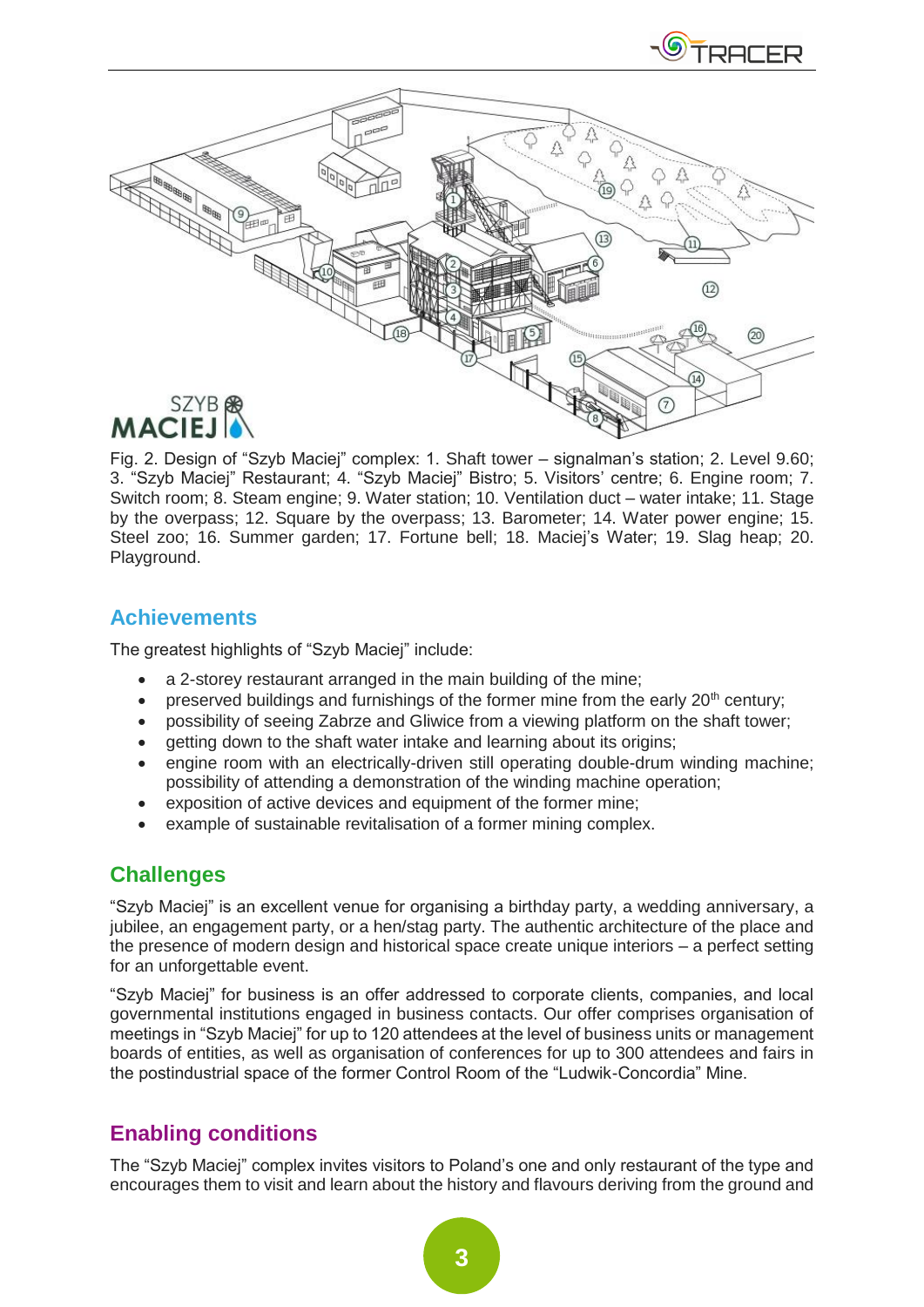

water, to take part in meetings with culture and entertainment during such events as Industriada, "Szyb Maciej" Ekstremalnie, Chillouts, Nowe Brzmienia, etc.

The "Szyb Maciej" complex is the only preserved authentic mine of the kind in Europe. The complex is included in the register of monuments. It is also part of the Industrial Monuments Trail and the Silesian Tastes Culinary Trail.

### **References and further links**

<https://szybmaciej.pl/en/>

<https://www.zabytkitechniki.pl/en-us/Poi/Pokaz/1700/64/maciej-shaft>

<https://slaskie.travel/cs-CZ/Poi/Pokaz/511447/19/szyb-maciej-restaurant>

<https://zabytek.pl/en/obiekty/zabrze-zespol-zabudowy-szybu-maciej>